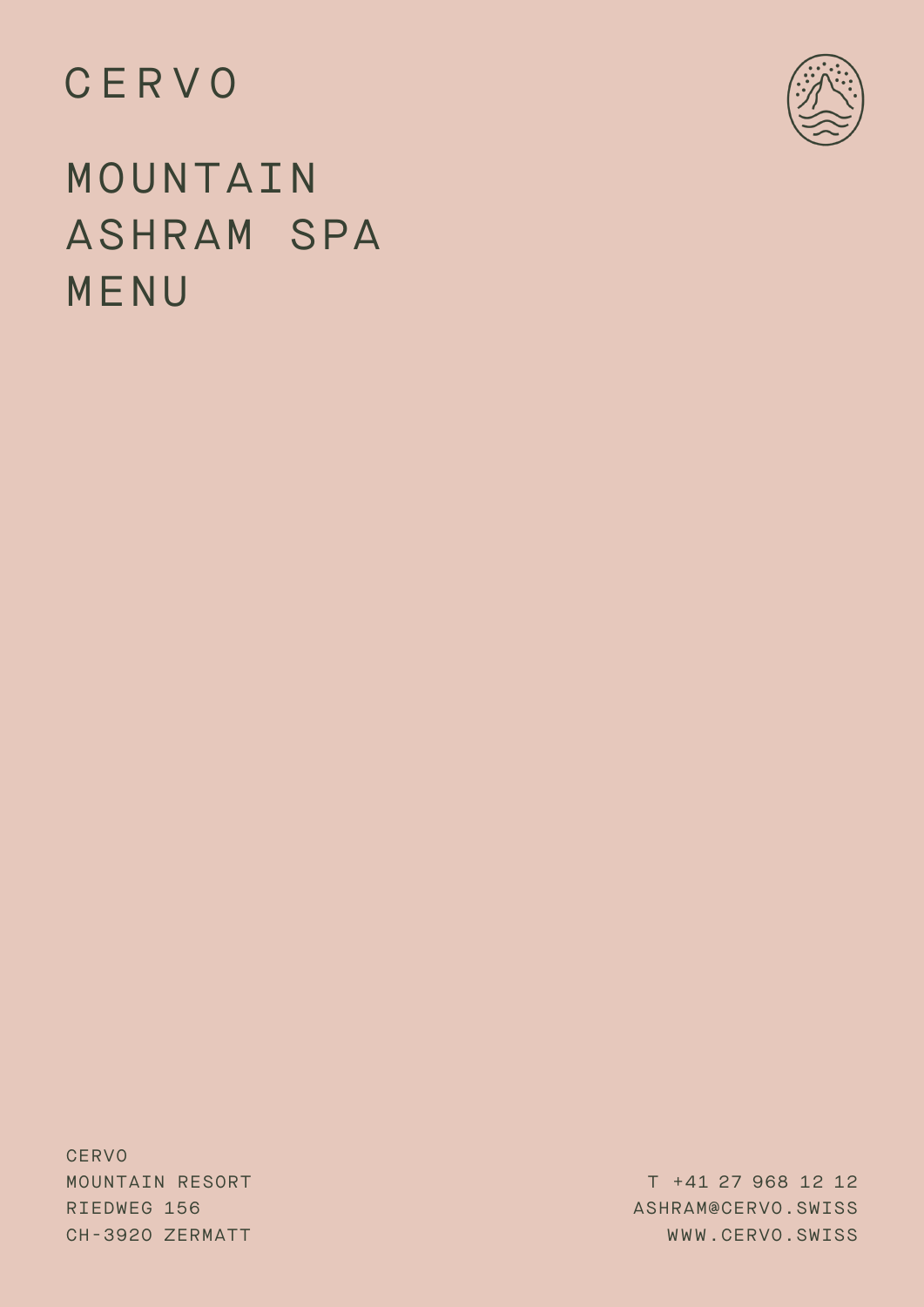# SET OFF TO A JOURNEY TO YOUR INNER SELF

Peace, relaxation and mindfulness: The Mountain Ashram Flow is inspired by Japanese onsen, Bhutanese hot herbal baths and the Northern European sauna art. Precious local herbs and fresh spring water bring century-old traditions from all over the world to the Zermatt mountain world. Over the centuries we have refined the use of the power of nature in different cultures. Inspired by this wealth of experience, we have developed an exclusive product line based on purely natural, organic ingredients. It can be experienced in the treatments in the Mountain Ashram Spa.

## OPENING HOURS

Summer 2022

Monday to Thursday: 10.30 - 21.00 / Friday to Sunday: 9.00 - 21.00

Adults and teenagers 14+ years: until 21.00h

Children from 0-14 years accompanied by an adult: until 17.00h

Treatments: 9.30 - 20.30h (the spa entrance is not included when booking a treatment)

# SIGNATURE TREATMENTS

| INTO THE<br>UNKNOWN<br>Duration: 120 min.<br>$CHF: 340 -$          | A sensual journey to the centre of yourself: At the beginning of this<br>special ritual is the Bhutanese herbal bath. The subsequent healing<br>massage with selected herbal balms provides inner peace and a natural<br>energy balance. This deeply relaxing treatment stimulates both the<br>blood circulation and the lymphatic system, giving you a wonderful<br>smooth feeling on your skin with a therapeutic effect.                                                                   |
|--------------------------------------------------------------------|-----------------------------------------------------------------------------------------------------------------------------------------------------------------------------------------------------------------------------------------------------------------------------------------------------------------------------------------------------------------------------------------------------------------------------------------------------------------------------------------------|
| INTO THE<br>WTI <sub>D</sub><br>Duration: 120 min.<br>$CHF: 340 -$ | $*CBD + reachment*$<br>Start this mood-lifting experience with a Bhutanese bath enriched<br>with dried hemp leaves. The gentle full body hemp seed scrub will re-<br>fine and tone your skin. Followed by a rhythmic massage to increase<br>the blood circulation and remove toxins from your body. This holistic<br>treatment strengthens the immune system and increases well-being. The<br>Swiss CBD oil from «Projekt C» used in this treatment decongests and<br>promotes wound healing. |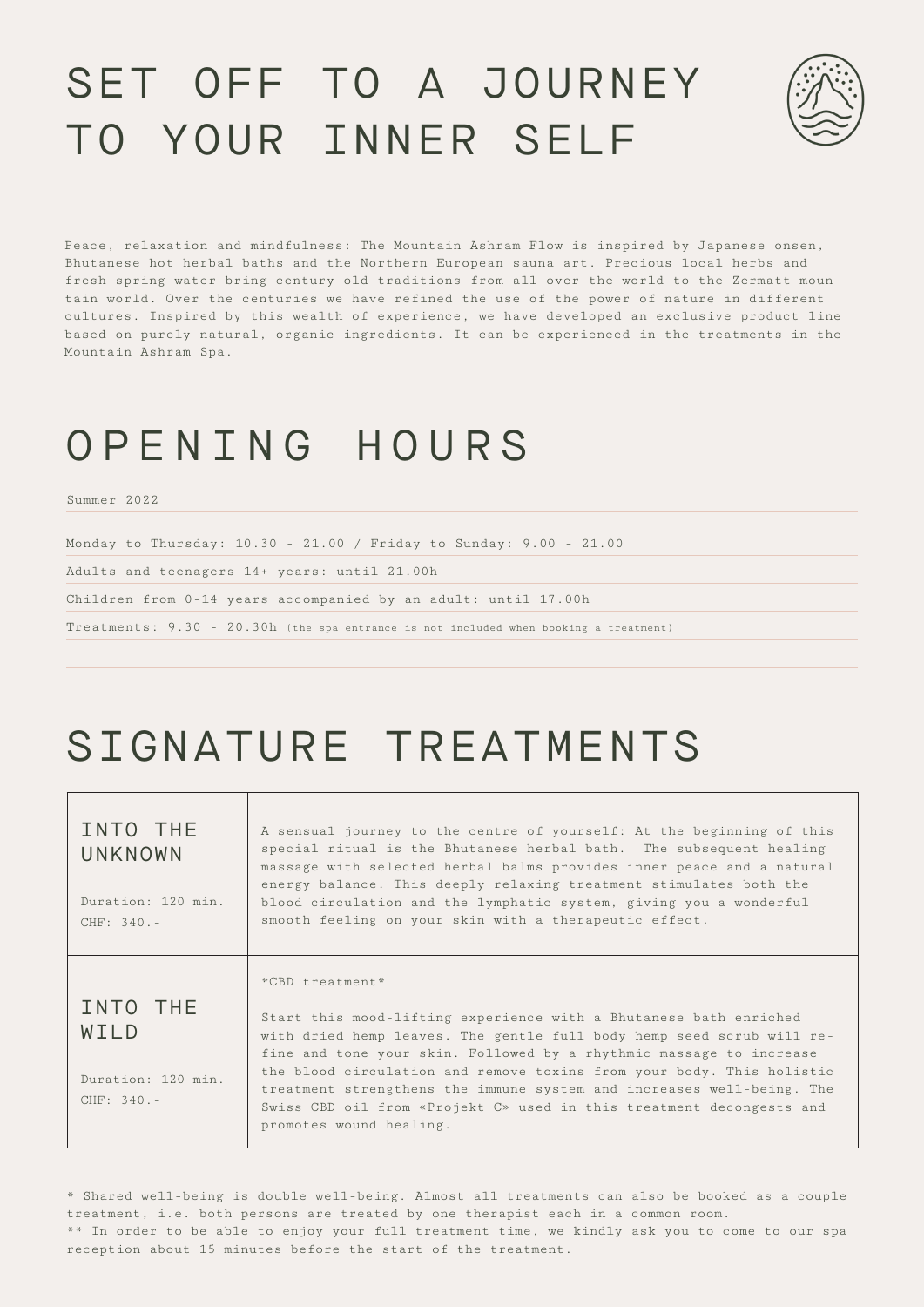# FACE TREATMENTS

Combine your facial treatment with an eyebrow correction or a clarifying cleansing. Duration: 75 min., Price: CHF: 210.-

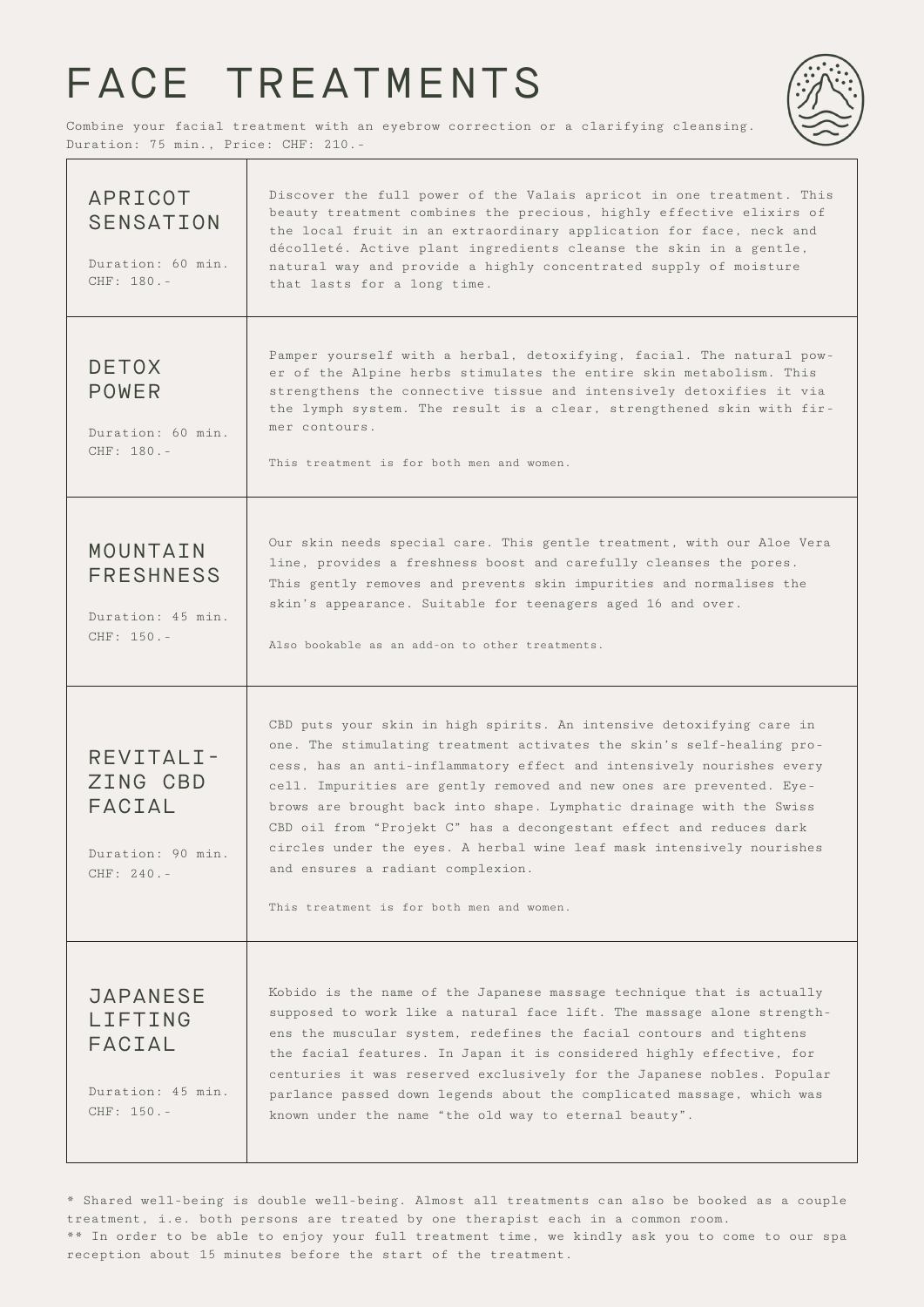# BODY TREATMENT



## ALPINE **HERBS**

Duration: 90 min. CHF: 280.-

This unique all-round body treatment with the Alpine herbs inspired massage balms will give you strength from nature and provides an intensive care for your skin. The herbal peeling refines the skin texture and purifies and cleanses the body. With a gentle massage to finish the treatment, you will feel re-energized from head to toe. To make the treatment journey even more exclusive, you can add our Mountain Freshness Facial as a finishing touch.

# MANICURE AND PEDICURE

| FOR HER<br>Duration: 60 min.<br>$CHF: 160. -$<br>Mani- or pedicure | Pamper your hands or feet: The nourishing, soothing care products<br>stimulate cell turnover and firm the skin. The treatment ends with a<br>nail polish of your choice. |
|--------------------------------------------------------------------|--------------------------------------------------------------------------------------------------------------------------------------------------------------------------|
| FOR HIM<br>Duration: 45 min.<br>$CHF: 140. -$<br>Mani- or pedicure | Pamper your hands or feet: The nourishing, soothing care products<br>stimulate cell turnover and firm the skin. The treatment ends with<br>well groomed clean nails.     |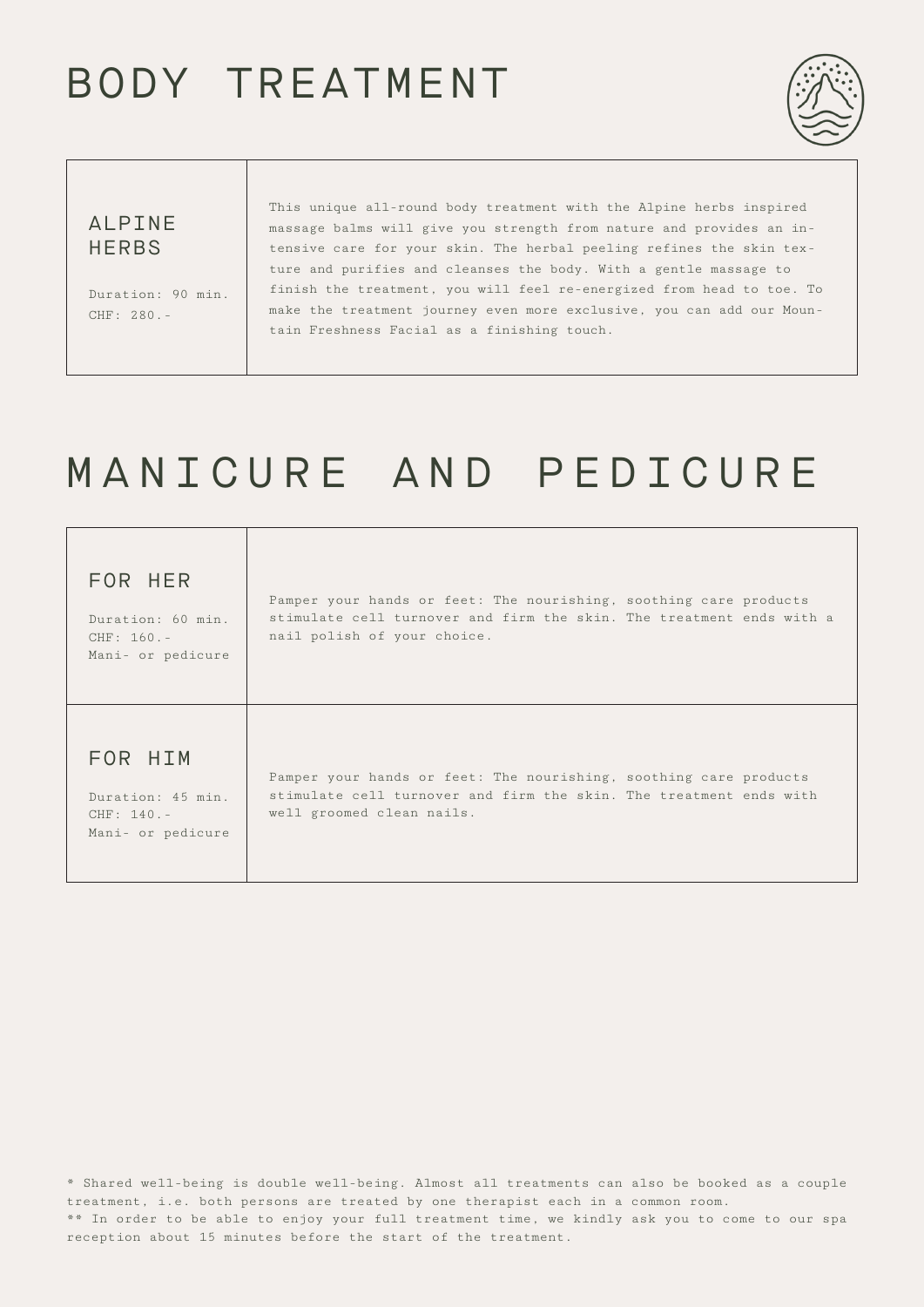## MASSAGES



On request you can indulge in our massages in advance with a Bhutanese hot stone bath. Duration: 30 min., Price: 80.- CHF.

Bhutanese bath without massage for 1 or 2 people: 30 min., 90.- CHF.

| <b>ASHRAM</b><br>LIGHT<br>Duration: 60/90 min.<br>CHF: $190. - / 260. -$               | A particularly gentle and harmonious massage, specially designed<br>to meet your needs. The high-quality, plant-based essences from<br>nature ensure pure well-being and relaxation.                                                                                                                                                                                     |
|----------------------------------------------------------------------------------------|--------------------------------------------------------------------------------------------------------------------------------------------------------------------------------------------------------------------------------------------------------------------------------------------------------------------------------------------------------------------------|
| ASHRAM DEEP<br>Duration: 60/90 min.<br>$CHF: 190/260. -$                               | A pleasant, powerful massage that focuses on the deep muscle lay-<br>ers: through targeted stimulation, you will free the entire body<br>from stress and tension and feel like you've been exchanged after-<br>wards.                                                                                                                                                    |
| <b>HEALING</b>                                                                         | Hot and cold stones are used in this unique healing massage. The                                                                                                                                                                                                                                                                                                         |
| <b>STONES</b>                                                                          | dry heat from the primeval rock restores energy and ensures las-                                                                                                                                                                                                                                                                                                         |
| Duration: 60/90 min.                                                                   | ting health and well-being. This gentle yet stimulating massage                                                                                                                                                                                                                                                                                                          |
| $CHF: 190/260. -$                                                                      | relaxes body and soul.                                                                                                                                                                                                                                                                                                                                                   |
| PREGNANCY                                                                              | The gentle touch of this tailoured massage will stimulate the lym-                                                                                                                                                                                                                                                                                                       |
| <b>MASSAGE</b>                                                                         | phatic system to remove water retention and prevent blockages.                                                                                                                                                                                                                                                                                                           |
| Duration: 60 min.                                                                      | The used oils are free of any armoatic substances and build up the                                                                                                                                                                                                                                                                                                       |
| CHF: 190.-                                                                             | skin's elasticity to prevent stretch marks.                                                                                                                                                                                                                                                                                                                              |
| SWISS PINE<br><b>WOOD</b><br><b>MASSAGE</b><br>Duration: 60/90min<br>$CHF: 190/260. -$ | Warm Swiss pine woods relieve deep-seated tension and provide a<br>unique fragrance experience. The Swiss pine oil has a positive ef-<br>fect on sleep disorders and relieves colds and breathing problems.<br>The massage works deep into the lower muscle layers, promotes the<br>flow of energy and activates the body`s self-healing powers via<br>the reflex zones. |
| FAMILY                                                                                 | Share a very special experience with your little ones: During a                                                                                                                                                                                                                                                                                                          |
| <b>RITUAL</b>                                                                          | joint massage in our couples massage room you will be looked after                                                                                                                                                                                                                                                                                                       |
| Duration: 30/45min                                                                     | by two therapists. Gentle, noble vanilla or cocoa aromas appeal to                                                                                                                                                                                                                                                                                                       |
| $CHF: 160/240. -$                                                                      | the senses, while a relaxing body massage or alternatively a hand                                                                                                                                                                                                                                                                                                        |
| Price for 1 child                                                                      | and foot massage pampers both of you.                                                                                                                                                                                                                                                                                                                                    |
| and 1 adult                                                                            | Children aged 6 and over.                                                                                                                                                                                                                                                                                                                                                |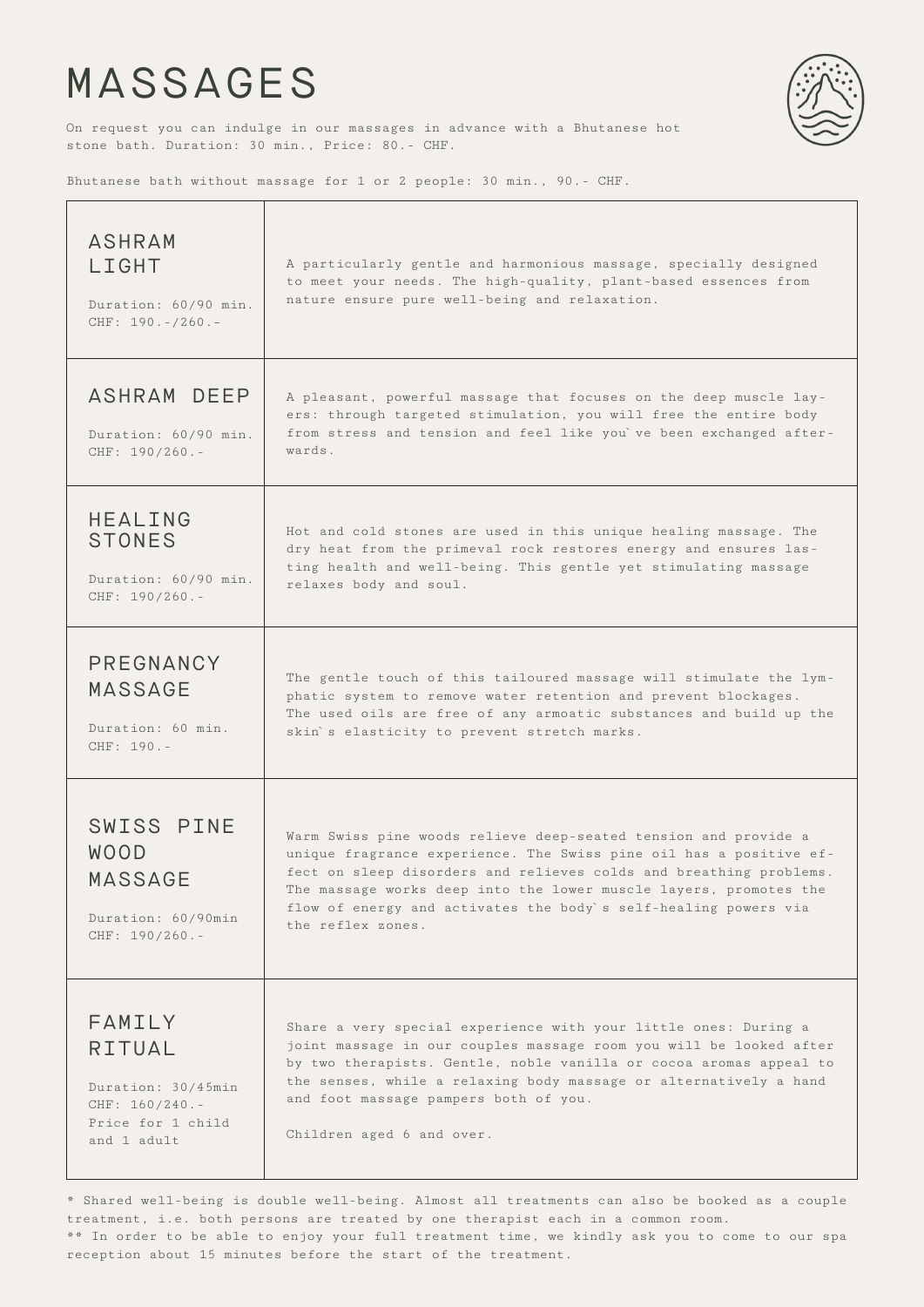# EASTERN AND WESTERN EXPERIENCES



Inspired by the spiritual knowledge and cosmetic awareness of ancient Indian seers.

| CHAMPISSAGE<br>Duration: 45 min.<br>$CHF: 160. -$                               | The Indian head massage is based on holistic pressure point techni-<br>ques from ancient Ayurvedic teachings and focuses on releasing ten-<br>sion in the neck and head. Restorative sesame oil soothes and invi-<br>gorates the scalp at the same time and relieves insomnia, headaches<br>and is beneficial to the digestive tract.                                                                                                                                                                                                                                                                                                        |
|---------------------------------------------------------------------------------|----------------------------------------------------------------------------------------------------------------------------------------------------------------------------------------------------------------------------------------------------------------------------------------------------------------------------------------------------------------------------------------------------------------------------------------------------------------------------------------------------------------------------------------------------------------------------------------------------------------------------------------------|
| ABHYANGA<br>Duration: 60/90 min.<br>$CHF: 190/260. -$                           | The Ayurvedic inspired oils in combination with the gentle massa-<br>ge techniques have a prophylactic cleansing effect and guarantee a<br>complete feeling of well-being.                                                                                                                                                                                                                                                                                                                                                                                                                                                                   |
| PINDA SWEDA<br><b>HERBAL</b><br><b>STAMP</b><br>Duration: 60 min.<br>CHF: 190.- | A stimulating, refreshing technique in which the entire body is<br>massaged in an invigorating way. Stamps filled with mixed herbs are<br>used. The valuable substances are adjusted to you and have a bene-<br>ficial effect on the nervous system. This relaxes or activates the<br>metabolism - according to your individual requirements.                                                                                                                                                                                                                                                                                                |
| SHIRODARA<br>Duration: 45 min.<br>$CHF: 160. -$                                 | Enjoy an ayurvedic forehead cast that gently envelops your head.<br>The effect extends over the entire nervous system and combines a<br>stimulating and at the same time calming result. Immerse yourself<br>in a deep state of relaxation.                                                                                                                                                                                                                                                                                                                                                                                                  |
| LOMI LOMI<br>NUI<br>Duration: 90 min.<br>$CHF: 260 -$                           | Lomi Lomi comes from the traditional healing art of Hawaii. The<br>massage can vary in intensity, be very gentle and soothing, but<br>also demanding to release deep-seated tensions. It is done with<br>flowing movements and not only with the hands, but with the whole<br>forearm including the elbows. Lomi Lomi is not only for relaxation,<br>but also for physical, mental and spiritual cleansing.                                                                                                                                                                                                                                  |
| <b>TIBETAN</b><br>HONEY<br><b>TREATMENT</b><br>Dauer: 90 min.<br>$CHF: 260 -$   | This intensive back treatment with pure alpine honey finds its ori-<br>gin between Russia and Tibet. It increases the blood circulation,<br>loosens deep-seated tensions in the muscles and fascia. It can pro-<br>vide relief from migraines and headaches, helps with painful joints<br>and has a positive effect on the nervous and immune systems. The<br>strong detoxifying property of honey helps to eliminate waste pro-<br>ducts. The subsequent massage with warm honey-ginger oil nourishes<br>the skin, reduces stress and has an anti-inflammatory effect. A<br>warming pack with beeswax and propolis additionally detoxifies. |

\* In order to be able to enjoy your full treatment time, we kindly ask you to come to our spa reception about 15 minutes before the start of the treatment.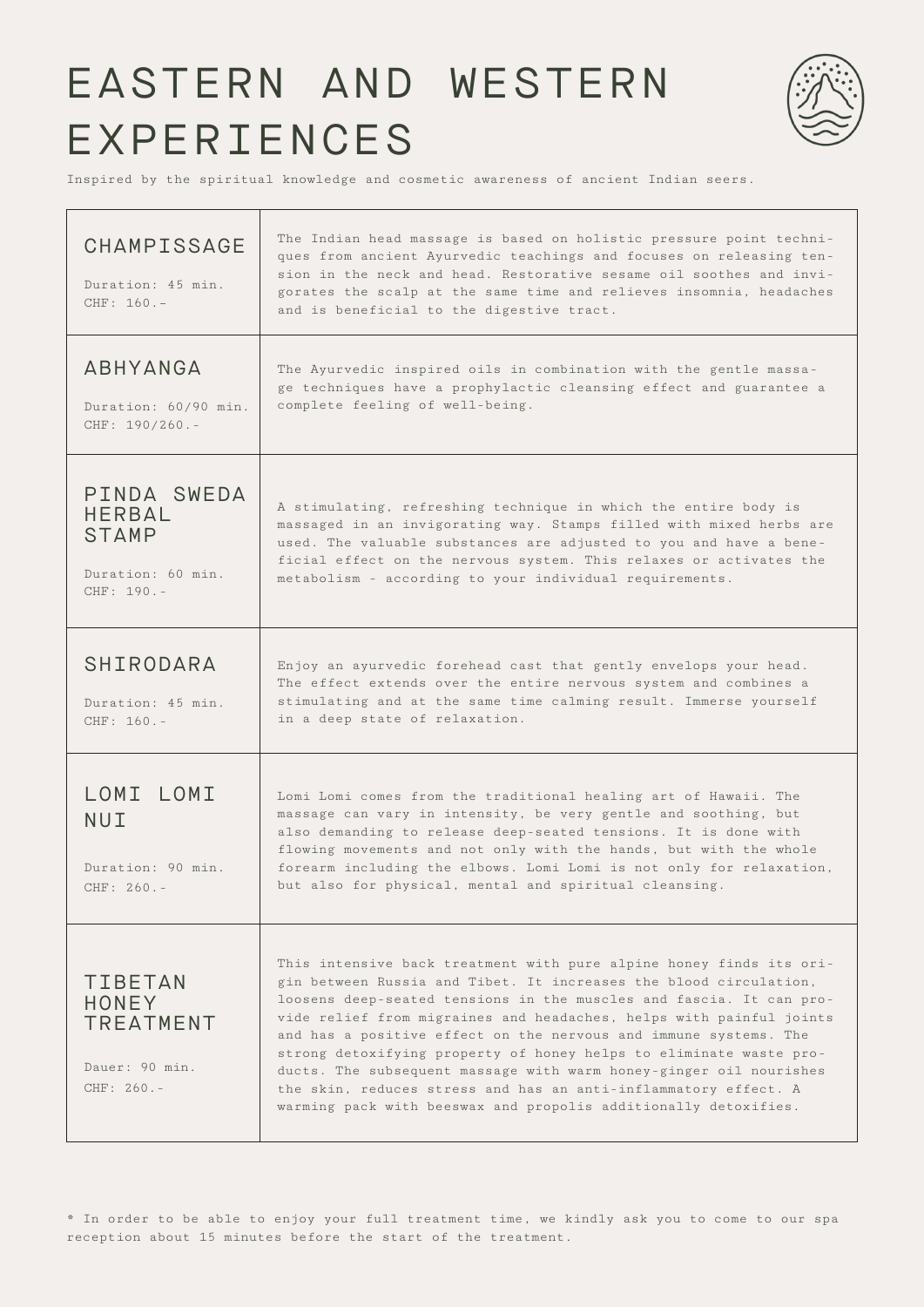

| <b>JAPANESE</b><br><b>ACUPRESSURE</b><br><b>MASSAGE</b><br>Duration: 60 min.<br>$CHF: 190. -$ | The Japanese pressure point massage is based on traditional Chinese<br>medicine and has a long history. During the treatment, stretching<br>and acupressure points are used alternately to permanently release<br>internal and external blockages.                                                                                                                                                                                                                                                      |
|-----------------------------------------------------------------------------------------------|---------------------------------------------------------------------------------------------------------------------------------------------------------------------------------------------------------------------------------------------------------------------------------------------------------------------------------------------------------------------------------------------------------------------------------------------------------------------------------------------------------|
| PADABHYANGA<br>- FOOT<br><b>REFLEXOLOGY</b><br>Duration: 45 min.<br>CHF: 160.-                | The ancient curative art of the foot reflex zones is widely spread<br>in Asia. By pressing certain reflex points on the underside of the<br>foot, body functions are specifically stimulated. The stimulation<br>balances out disordered energy flows and provides long-lasting re-<br>laxation and well-being.                                                                                                                                                                                         |
| PRANA STONE<br>Duration: 90 min.<br>CHF: 260.-                                                | A treatment in which the most diverse cultures of the earth's con-<br>tinents flow into one another. With invigorating movements of the<br>Hawaiian Lomi Lomi Nui, warm basalt stones, flowing strokes of the<br>Ayurvedic Abhyanga, the Asian reflex zone foot massage in combi-<br>nation with a chakra color therapy bring body, mind and soul in<br>perfect harmony. The Prana Stone massage can relieve tension, hea-<br>daches, joint pain and general fatigue, to strengthen the entire<br>body. |
| SINGING<br>BOWL SOUND<br><b>BODY</b><br>EXPERIENCE<br>Duration: 60 min.<br>CHF: 190.-         | The vibration of the singing bowls activate an additional level of<br>deep relaxation, which helps to relieve chronic fatigue, muscle<br>tension and stress. The healing process starts at the cellular le-<br>vel and promotes creativity, intuition and energy by gently relea-<br>sing energy blockages.                                                                                                                                                                                             |

T

\* In order to be able to enjoy your full treatment time, we kindly ask you to come to our spa reception about 15 minutes before the start of the treatment.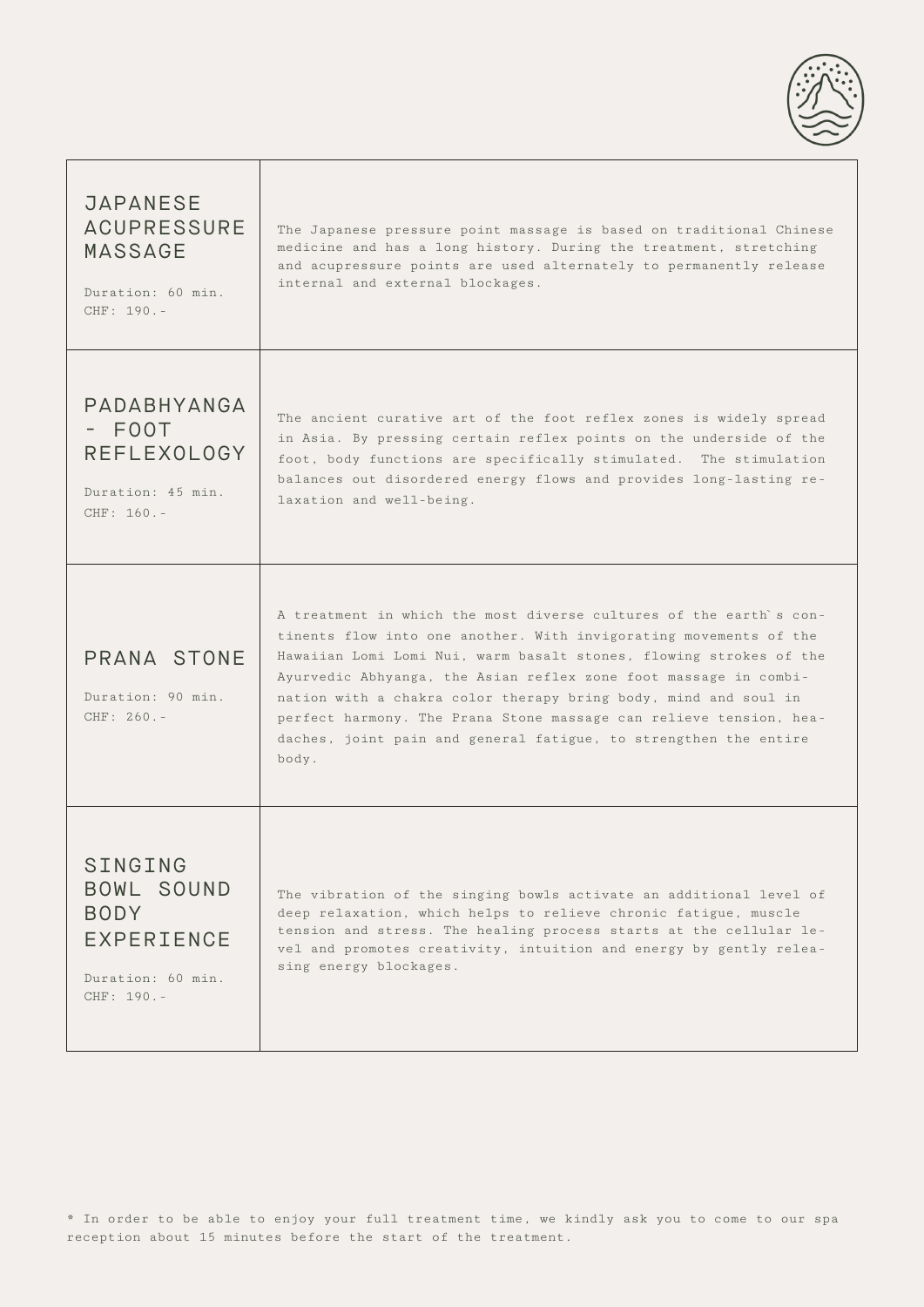# FITNESS



| PERSONAL<br>TRAINING<br>Duration: 60 min.<br>$CHF: 160. -$                                                          | Get your body in shape even on holiday. Our trainers and coaches<br>adapt the training to your individual wishes.                                                                                                                                                                        |
|---------------------------------------------------------------------------------------------------------------------|------------------------------------------------------------------------------------------------------------------------------------------------------------------------------------------------------------------------------------------------------------------------------------------|
| GYM<br>Duration: 60 min.                                                                                            | The gym at Huntsman Lodge is available for your use throughout your<br>stay. Please contact the front office for a reservation prior to<br>your training.                                                                                                                                |
| YOGA<br>PRIVATE<br>Duration: 60 min.<br>CHF: 160.-                                                                  | The private yoga session at the foot of the mystical Matterhorn com-<br>bines different yoga traditions. Whether Hatha, Vinyasa, Iyengar or<br>a combination of the different currents - our yoga teachers will put<br>together an individual program according to your needs and level. |
| <b>PILATES</b><br>PRIVATE<br>Duration: 60 min.<br>$CHF: 160. -.$                                                    | Pilates specifically strengthens, relaxes or stretches the deep<br>muscles. The coordination of breathing and movement is crucial.<br>The Pilates classes are suitable for beginners or advanced students<br>and ensure balance and a healthy body feeling.                              |
| MEDITATION<br>PRIVATE<br>Duration: 60 min.<br>$CHF: 160. -$                                                         | Soak up the special mountain world and embark on a journey into your<br>inner self. With a guided private meditation and specially designed<br>pranayama breathing exercises your body and mind will come to rest                                                                        |
| MEDITATION<br>/ PILATES /<br>YOGA GROUP<br>Duration: 30 min. /<br>60 min. / 90 min.<br>For free for hotel<br>guests | Consult the weekly schedule of group lessons on the e-concierge or<br>ask our therapists for more details.                                                                                                                                                                               |
| CLIMBING<br>Duration: 60 min.<br>For free for hotel<br>guests                                                       | The climbing wall in the Nomad Lodge invites everyone to try it out.<br>Please contact the front office for a reservation prior to your<br>training.                                                                                                                                     |